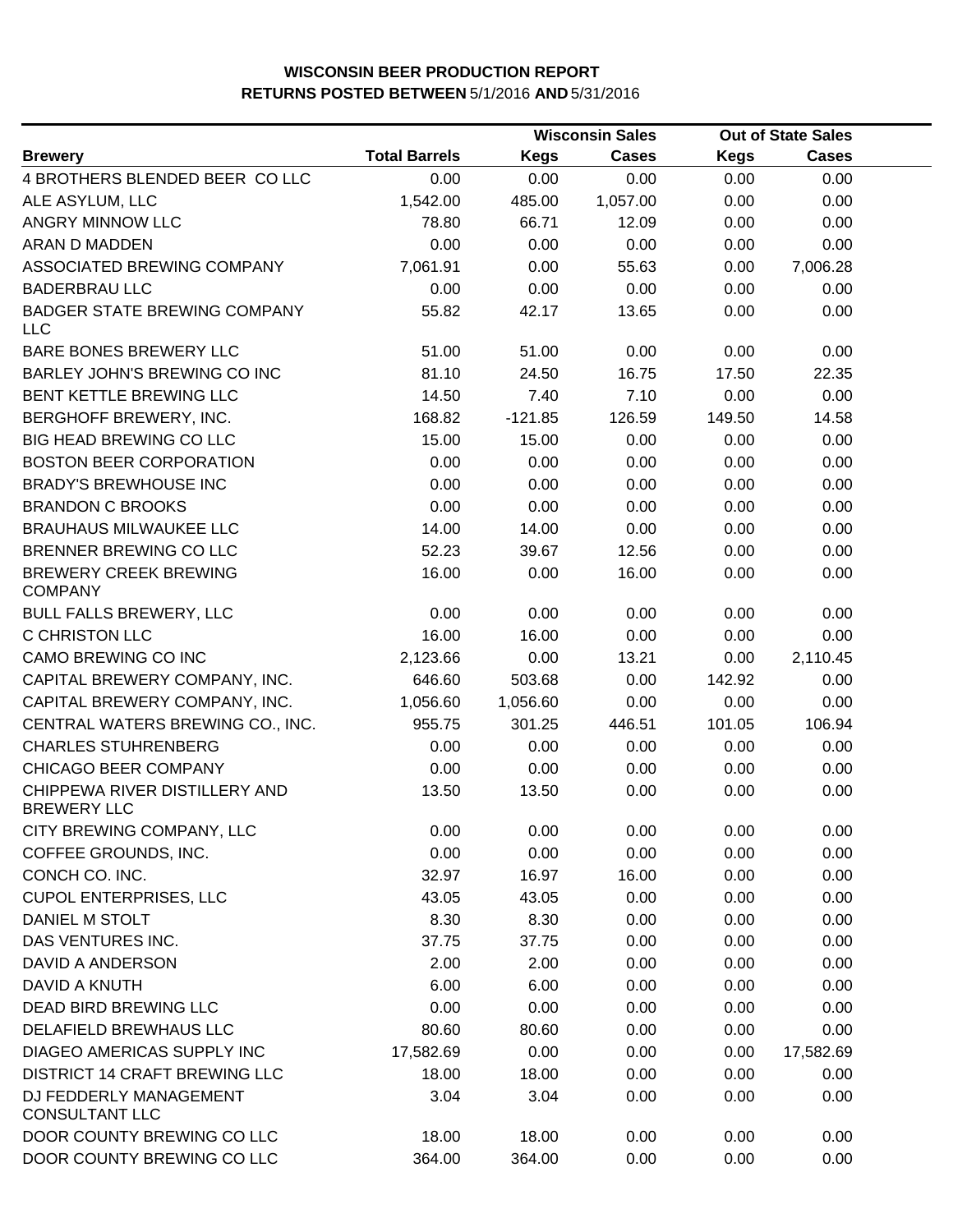|                                                         |                      |             | <b>Wisconsin Sales</b><br><b>Out of State Sales</b> |          |              |  |
|---------------------------------------------------------|----------------------|-------------|-----------------------------------------------------|----------|--------------|--|
| <b>Brewery</b>                                          | <b>Total Barrels</b> | <b>Kegs</b> | <b>Cases</b>                                        | Kegs     | <b>Cases</b> |  |
| DRIFTLESS BREWING COMPANY LLC                           | 11.00                | 11.00       | 0.00                                                | 0.00     | 0.00         |  |
| EDWARD & PARRY, LLC                                     | 12.11                | 12.11       | 0.00                                                | 0.00     | 0.00         |  |
| <b>ESSER DISTRIBUTING CO INC</b>                        | 0.00                 | 0.00        | 0.00                                                | 0.00     | 0.00         |  |
| FK&P, LLC                                               | 0.00                 | 0.00        | 0.00                                                | 0.00     | 0.00         |  |
| FERMENTORIUM BEVERAGE<br><b>COMPANY LLC</b>             | 19.00                | 19.00       | 0.00                                                | 0.00     | 0.00         |  |
| FIVE STAR BREWING CO INC.                               | 1,946.50             | 0.00        | 6.60                                                | 0.00     | 1,939.90     |  |
| FOX RIVER BREWING COMPANY II, LLC                       | 131.94               | 131.94      | 0.00                                                | 0.00     | 0.00         |  |
| FOX RIVER BREWING COMPANY, LLC                          | 85.17                | 85.17       | 0.00                                                | 0.00     | 0.00         |  |
| FRANKENMUTH BREWING COMPANY                             | 0.00                 | 0.00        | 0.00                                                | 0.00     | 0.00         |  |
| <b>FRESAR INC</b>                                       | 0.81                 | 0.81        | 0.00                                                | 0.00     | 0.00         |  |
| <b>FULTON LLC</b>                                       | 36.92                | 10.50       | 26.42                                               | 0.00     | 0.00         |  |
| GD3 LLC                                                 | 188.70               | 188.70      | 0.00                                                | 0.00     | 0.00         |  |
| GD4, LLC                                                | 105.50               | 105.50      | 0.00                                                | 0.00     | 0.00         |  |
| <b>GEORGE BREGAR</b>                                    | 26.00                | 26.00       | 0.00                                                | 0.00     | 0.00         |  |
| GJS SALES, INC.                                         | 0.00                 | 0.00        | 0.00                                                | 0.00     | 0.00         |  |
| GJS SALES, INC.                                         | 226.60               | 0.00        | 226.60                                              | 0.00     | 0.00         |  |
| <b>GRANITE CITY RESTAURANT</b><br><b>OPERATIONS INC</b> | 16.68                | 16.68       | 0.00                                                | 0.00     | 0.00         |  |
| <b>GRANT PAULY</b>                                      | 331.50               | 124.26      | 149.07                                              | 38.87    | 19.30        |  |
| <b>GRAY BREWING CO.</b>                                 | 134.40               | 85.66       | 28.27                                               | 6.67     | 13.80        |  |
| <b>GREEN BAY BREWING COMPANY</b>                        | 304.14               | 115.94      | 151.05                                              | 19.00    | 18.15        |  |
| <b>GREENVIEW BREWING LLC</b>                            | 15.59                | 7.24        | 8.35                                                | 0.00     | 0.00         |  |
| <b>GUY R LILJA</b>                                      | 0.00                 | 0.00        | 0.00                                                | 0.00     | 0.00         |  |
| HILLSBORO BREWING COMPANY LLC                           | 16.67                | 16.67       | 0.00                                                | 0.00     | 0.00         |  |
| HOOPS OF DANE COUNTY, INC.                              | 0.00                 | 0.00        | 0.00                                                | 0.00     | 0.00         |  |
| HOOPS OF DANE COUNTY, INC.                              | 0.00                 | 0.00        | 0.00                                                | 0.00     | 0.00         |  |
| HOOPS OF DANE COUNTY, INC.                              | 0.00                 | 0.00        | 0.00                                                | 0.00     | 0.00         |  |
| HOOPS OF DANE COUNTY, INC.                              | 0.00                 | 0.00        | 0.00                                                | 0.00     | 0.00         |  |
| HOP HAUS BREWING COMPANY LLC                            | 20.00                | 20.00       | 0.00                                                | 0.00     | 0.00         |  |
| HORNELL BREWING CO INC                                  | 4,400.67             | 0.00        | 0.11                                                | 0.00     | 4,400.56     |  |
| HORNY GOAT BREWING CO.                                  | 0.00                 | 0.00        | 0.00                                                | 0.00     | 0.00         |  |
| <b>ISAAC SHOWAKI</b>                                    | 191.96               | 139.70      | 52.26                                               | 0.00     | 0.00         |  |
| JACOB LEINENKUGEL BREWING CO.,<br><b>LLC</b>            | 23,011.10            | 727.00      | 5,333.64                                            | 2,566.00 | 14,384.46    |  |
| <b>JEAN M LANE</b>                                      | 5.00                 | 5.00        | 0.00                                                | 0.00     | 0.00         |  |
| KARBEN4 BREWING LLC                                     | 739.08               | 372.55      | 366.53                                              | 0.00     | 0.00         |  |
| KATCHEVER & CO LLC                                      | 396.93               | 189.01      | 207.92                                              | 0.00     | 0.00         |  |
| <b>KUL BREWING LLC</b>                                  | 747.77               | 0.00        | 747.77                                              | 0.00     | 0.00         |  |
| <b>LACROSSE BREWING LLC</b>                             | 1,882.30             | 6.00        | 680.44                                              | 48.00    | 1,147.86     |  |
| LAKEFRONT BREWERY, INC.                                 | 0.00                 | 0.00        | 0.00                                                | 0.00     | 0.00         |  |
| LAKEFRONT BREWERY, INC.                                 | 4,664.33             | 1,781.78    | 2,083.74                                            | 97.94    | 700.87       |  |
| LAKEWALK BREWERY AND CAFE<br><b>COMPANY</b>             | 42.00                | 42.00       | 0.00                                                | 0.00     | 0.00         |  |
| <b>LAZY MONK BREWING LLC</b>                            | 62.96                | 46.46       | 16.50                                               | 0.00     | 0.00         |  |
| LEE BURGESS                                             | 0.00                 | 0.00        | 0.00                                                | 0.00     | 0.00         |  |
| <b>LEVI FUNK</b>                                        | 0.00                 | 0.00        | 0.00                                                | 0.00     | 0.00         |  |
|                                                         |                      |             |                                                     |          |              |  |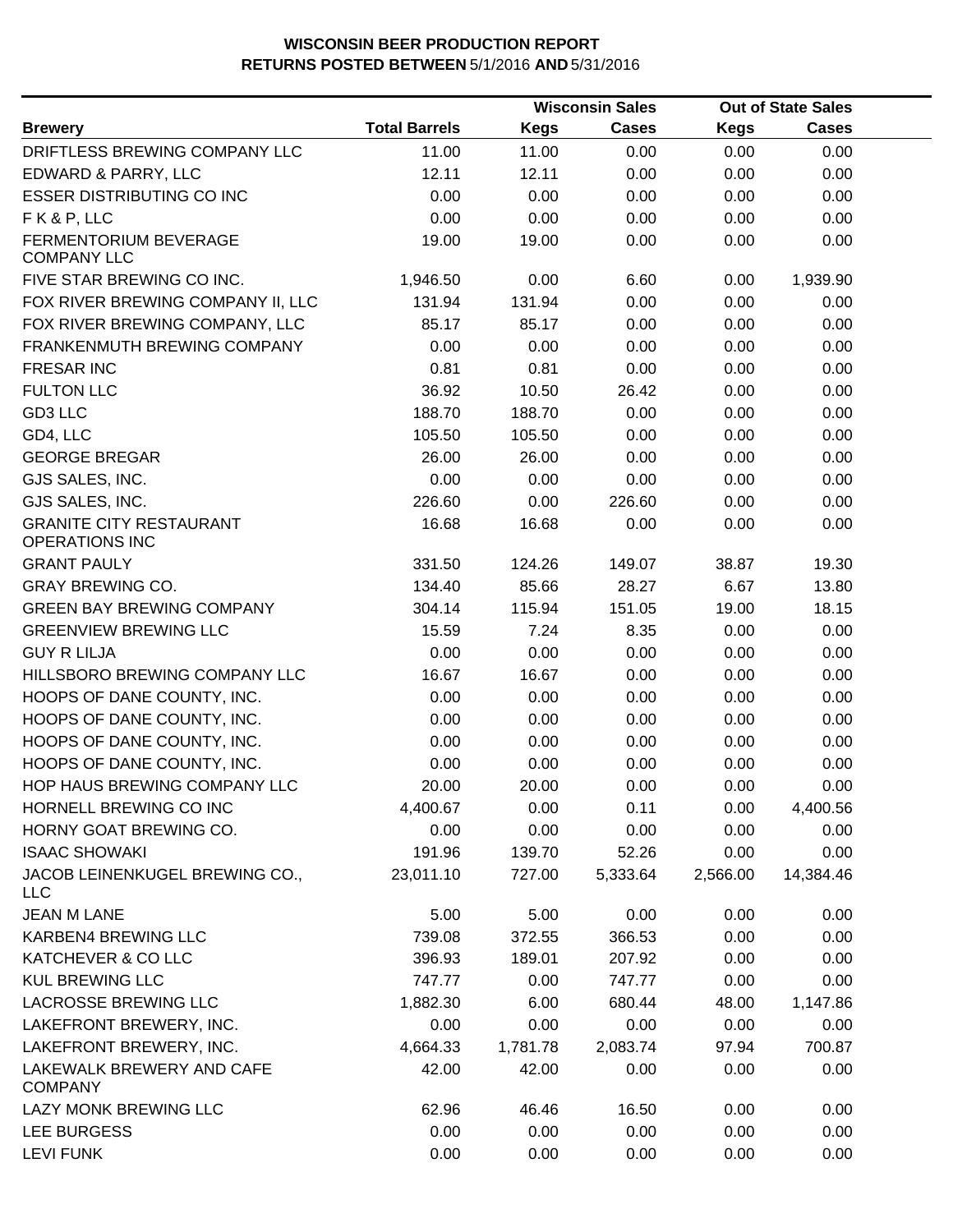|                                            |                      |             | <b>Wisconsin Sales</b> |             | <b>Out of State Sales</b> |  |
|--------------------------------------------|----------------------|-------------|------------------------|-------------|---------------------------|--|
| <b>Brewery</b>                             | <b>Total Barrels</b> | <b>Kegs</b> | <b>Cases</b>           | <b>Kegs</b> | <b>Cases</b>              |  |
| LHM BREW PUB, LLC                          | 20.95                | 20.95       | 0.00                   | 0.00        | 0.00                      |  |
| LOST ISLAND WINE LLC                       | 2.00                 | 2.00        | 0.00                   | 0.00        | 0.00                      |  |
| MARK ANTHONY BREWING INC                   | 67,830.31            | 0.00        | 11,466.42              | 0.00        | 56,363.89                 |  |
| <b>MARK RIGGLE</b>                         | 0.00                 | 0.00        | 0.00                   | 0.00        | 0.00                      |  |
| <b>MATTHEW J GEARY</b>                     | 22.63                | 20.70       | 1.93                   | 0.00        | 0.00                      |  |
| MELMS BREWING COMPANY INC                  | 4.00                 | 4.00        | 0.00                   | 0.00        | 0.00                      |  |
| MILLER BREWING INTERNATIONAL,<br>INC.      | 0.00                 | 0.00        | 0.00                   | 0.00        | 0.00                      |  |
| MILLERCOORS LLC                            | 5,149.49             | 2,184.00    | 2,709.14               | 252.50      | 3.85                      |  |
| MILLERCOORS LLC                            | 706,684.07           | 16,558.61   | 142,725.61             | 53,641.21   | 493,758.64                |  |
| MILWAUKEE BREWING COMPANY                  | 1,092.38             | 284.37      | 702.37                 | 20.00       | 85.64                     |  |
| MILWAUKEE BREWING COMPANY                  | 45.00                | 45.00       | 0.00                   | 0.00        | 0.00                      |  |
| MOBCRAFT BEER INC                          | 96.98                | 42.22       | 54.76                  | 0.00        | 0.00                      |  |
| MOOSEJAW PIZZA & BREWING CO LLC            | 116.10               | 79.36       | 36.74                  | 0.00        | 0.00                      |  |
| MOUNTAIN CREST SRL LLC                     | 9,013.88             | 18.75       | 1,037.55               | 28.25       | 7,929.33                  |  |
| NEW GLARUS BREWING COMPANY                 | 18,890.60            | 5,263.00    | 13,627.60              | 0.00        | 0.00                      |  |
| NEW GLARUS BREWING COMPANY                 | 966.85               | 108.32      | 858.53                 | 0.00        | 0.00                      |  |
| NEXT DOOR BREWING LLC                      | 119.23               | 37.00       | 82.23                  | 0.00        | 0.00                      |  |
| NEXT DOOR BREWING LLC                      | 16.79                | 16.79       | 0.00                   | 0.00        | 0.00                      |  |
| NORTHWOODS BREWING CORP LLC                | 134.00               | 134.00      | 0.00                   | 0.00        | 0.00                      |  |
| O'SO BREWING COMPANY                       | 409.39               | 165.17      | 244.22                 | 0.00        | 0.00                      |  |
| OLD ABE BREWING LLC                        | 0.00                 | 0.00        | 0.00                   | 0.00        | 0.00                      |  |
| <b>OLIPHANT BREWING LLC</b>                | 28.00                | 28.00       | 0.00                   | 0.00        | 0.00                      |  |
| PABST BREWING COMPANY                      | 0.00                 | 0.00        | 0.00                   | 0.00        | 0.00                      |  |
| PABST BREWING COMPANY                      | 0.00                 | 0.00        | 0.00                   | 0.00        | 0.00                      |  |
| PARCHED EAGLE BREWPUB LLC                  | 5.19                 | 5.19        | 0.00                   | 0.00        | 0.00                      |  |
| PATRICK MC INTOSH                          | 34.07                | 22.50       | 6.76                   | 0.00        | 4.81                      |  |
| PETER H GENTRY                             | 8.00                 | 8.00        | 0.00                   | 0.00        | 0.00                      |  |
| PETER H GENTRY                             | 18.56                | 18.56       | 0.00                   | 0.00        | 0.00                      |  |
| PETER PETERSON                             | 12.00                | 12.00       | 0.00                   | 0.00        | 0.00                      |  |
| PHUSION PROJECTS LLC                       | 31,634.52            | 0.00        | 357.40                 | 0.00        | 31,277.12                 |  |
| PIGEON RIVER BREWING LLC                   | 12.20                | 12.20       | 0.00                   | 0.00        | 0.00                      |  |
| PITCHFORK BREWING LLC                      | 19.26                | 19.26       | 0.00                   | 0.00        | 0.00                      |  |
| PLYMOUTH BREWING COMPANY LLC               | 11.62                | 11.62       | 0.00                   | 0.00        | 0.00                      |  |
| PORT HURON BREWING COMPANY,<br>LLC         | 54.35                | 46.22       | 8.13                   | 0.00        | 0.00                      |  |
| POTOSI BREWING COMPANY                     | 0.00                 | 0.00        | 0.00                   | 0.00        | 0.00                      |  |
| RAIL HOUSE PROPERTIES LLC                  | 18.00                | 0.00        | 18.00                  | 0.00        | 0.00                      |  |
| RAISED GRAIN BREWING COMPANY<br><b>LLC</b> | 36.92                | 36.92       | 0.00                   | 0.00        | 0.00                      |  |
| RANDOLPH OSKEY                             | 9.94                 | 9.94        | 0.00                   | 0.00        | 0.00                      |  |
| RANDYS FUN HUNTERS BREWERY INC             | 6.00                 | 6.00        | 0.00                   | 0.00        | 0.00                      |  |
| RED CEDAR BREWING LLC                      | 0.00                 | 0.00        | 0.00                   | 0.00        | 0.00                      |  |
| RED EYE BREWING COMPANY LLC                | 42.20                | 42.20       | 0.00                   | 0.00        | 0.00                      |  |
| REGAL BRAU BREWING COMPANY LLC             | 9,118.99             | 0.00        | 192.61                 | 0.00        | 8,926.38                  |  |
| RHINELANDER BREWING CO LLC                 | 3,487.72             | 9.75        | 288.00                 | 0.00        | 3,189.97                  |  |
| ROBERT A LARSON                            | 379.23               | 160.16      | 135.06                 | 51.34       | 32.67                     |  |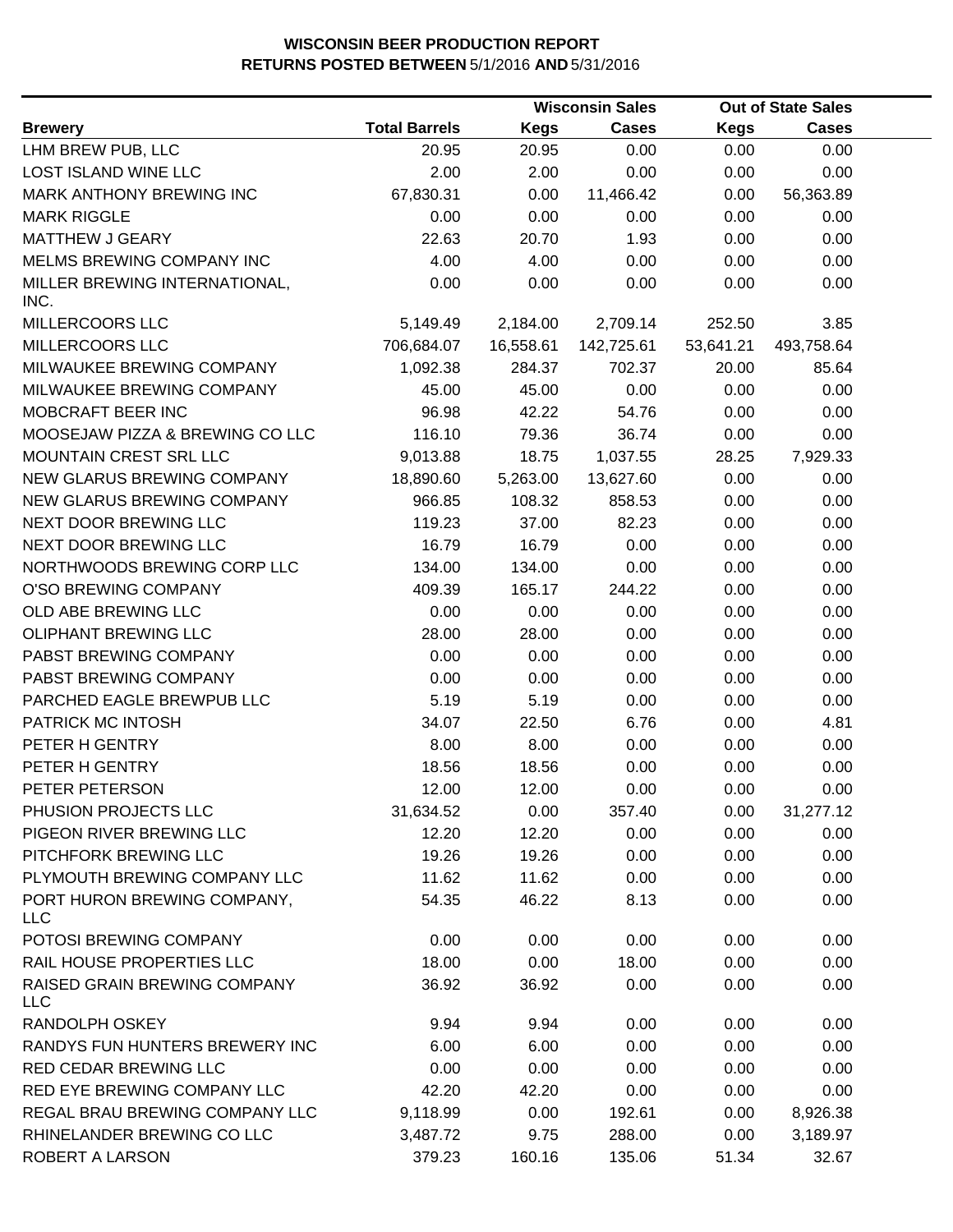|                                                         |                      |             | <b>Wisconsin Sales</b> |           | <b>Out of State Sales</b> |  |
|---------------------------------------------------------|----------------------|-------------|------------------------|-----------|---------------------------|--|
| <b>Brewery</b>                                          | <b>Total Barrels</b> | <b>Kegs</b> | <b>Cases</b>           | Kegs      | <b>Cases</b>              |  |
| ROCKY REEF BREWING COMPANY                              | 4.62                 | 4.62        | 0.00                   | 0.00      | 0.00                      |  |
| <b>ROGER MILLER</b>                                     | 4.84                 | 4.84        | 0.00                   | 0.00      | 0.00                      |  |
| ROWLAND'S CALUMET BREWING CO.,<br>INC.                  | 18.00                | 18.00       | 0.00                   | 0.00      | 0.00                      |  |
| ROWLAND'S CALUMET BREWING CO.,<br>INC.                  | 22.00                | 22.00       | 0.00                   | 0.00      | 0.00                      |  |
| <b>RUSH RIVER BREWING LLC</b>                           | 272.49               | 69.84       | 34.84                  | 83.47     | 84.34                     |  |
| <b>RUSTIC VENTURES LLC</b>                              | 22.96                | 22.96       | 0.00                   | 0.00      | 0.00                      |  |
| SAND CREEK BREWING CO LLC                               | 806.06               | 165.29      | 344.25                 | 4.97      | 291.55                    |  |
| SILVER CREEK BREWING COMPANY                            | 11.50                | 11.50       | 0.00                   | 0.00      | 0.00                      |  |
| SLEEMAN BREWING COMPANY USA<br><b>INC</b>               | 50,786.94            | 1,073.20    | 1,011.97               | 11,343.58 | 37,358.19                 |  |
| <b>SLOCUM LLC</b>                                       | 44.50                | 44.50       | 0.00                   | 0.00      | 0.00                      |  |
| SOUTH SHORE BREWERY, INC.                               | 107.21               | 54.36       | 42.86                  | 6.33      | 3.66                      |  |
| SOUTH SHORE BREWERY, INC.                               | 0.00                 | 0.00        | 0.00                   | 0.00      | 0.00                      |  |
| <b>SPB LLC</b>                                          | 2,662.98             | 767.34      | 1,205.93               | 266.75    | 422.96                    |  |
| SPRECHER BREWING COMPANY, INC.                          | 716.72               | 38.34       | 441.81                 | 64.90     | 171.67                    |  |
| STARBOARD BREWING COMPANY LLC                           | 6.00                 | 6.00        | 0.00                   | 0.00      | 0.00                      |  |
| <b>STILLMANK BREWING COMPANY</b>                        | 115.64               | 49.25       | 66.39                  | 0.00      | 0.00                      |  |
| STONE CELLAR BREWPUB, INC.                              | 219.62               | 219.62      | 0.00                   | 0.00      | 0.00                      |  |
| SUGAR CREEK ACQUISITION LLC                             | 0.00                 | 0.00        | 0.00                   | 0.00      | 0.00                      |  |
| TAILGATE BEER LLC                                       | 0.00                 | 0.00        | 0.00                   | 0.00      | 0.00                      |  |
| THE BRONX BREWERY, LLC                                  | 0.00                 | 0.00        | 0.00                   | 0.00      | 0.00                      |  |
| THE ENLIGHTENED IMBIBER LLC                             | 6.83                 | 6.83        | 0.00                   | 0.00      | 0.00                      |  |
| THE FRESH FROM CALIFORNIA FAMILY<br><b>BUSINESS INC</b> | 0.00                 | 0.00        | 0.00                   | 0.00      | 0.00                      |  |
| THE GD 2 LLC                                            | 74.58                | 74.58       | 0.00                   | 0.00      | 0.00                      |  |
| THE GREAT DANE PUB AND BREWING<br>COMPANY, INC.         | 134.06               | 134.06      | 0.00                   | 0.00      | 0.00                      |  |
| THE SAINT LOUIS BREWERY LLC                             | 0.00                 | 0.00        | 0.00                   | 0.00      | 0.00                      |  |
| <b>TIMOTHY C EICHINGER</b>                              | 21.37                | 17.17       | 4.20                   | 0.00      | 0.00                      |  |
| TOM PORTER                                              | $-911.95$            | $-911.95$   | 0.00                   | 0.00      | 0.00                      |  |
| TRES HERMANOS LLC                                       | 0.00                 | 0.00        | 0.00                   | 0.00      | 0.00                      |  |
| TRIBUTE BREWING COMPANY LLC                             | 27.11                | 18.57       | 8.54                   | 0.00      | 0.00                      |  |
| TURTLE STACK BREWERY, LLC                               | 15.17                | 15.17       | 0.00                   | 0.00      | 0.00                      |  |
| TWIN BEAGLES BREWING COMPANY<br><b>LLC</b>              | 0.00                 | 0.00        | 0.00                   | 0.00      | 0.00                      |  |
| UNITED BRANDS COMPANY INC                               | 0.00                 | 0.00        | 0.00                   | 0.00      | 0.00                      |  |
| UNIVERSAL SALES INC                                     | 2,779.68             | 12.50       | 70.53                  | 0.50      | 2,696.15                  |  |
| URBAN HARVEST BREWING COMPANY<br><b>LLC</b>             | 9.50                 | 9.50        | 0.00                   | 0.00      | 0.00                      |  |
| <b>VIKING BREW PUB LLC</b>                              | 15.00                | 15.00       | 0.00                   | 0.00      | 0.00                      |  |
| <b>VIKING BREWING</b>                                   | 15.65                | 6.44        | 9.21                   | 0.00      | 0.00                      |  |
| VINTAGE II, INC.                                        | 165.10               | 165.10      | 0.00                   | 0.00      | 0.00                      |  |
| <b>VINTAGE LLC</b>                                      | 0.00                 | 0.00        | 0.00                   | 0.00      | 0.00                      |  |
| VON STIEHL WINERY LTD.                                  | 44.94                | 44.94       | 0.00                   | 0.00      | 0.00                      |  |
| WALNUT BREWERY, INC.                                    | 56.50                | 56.50       | 0.00                   | 0.00      | 0.00                      |  |
|                                                         |                      |             |                        |           |                           |  |